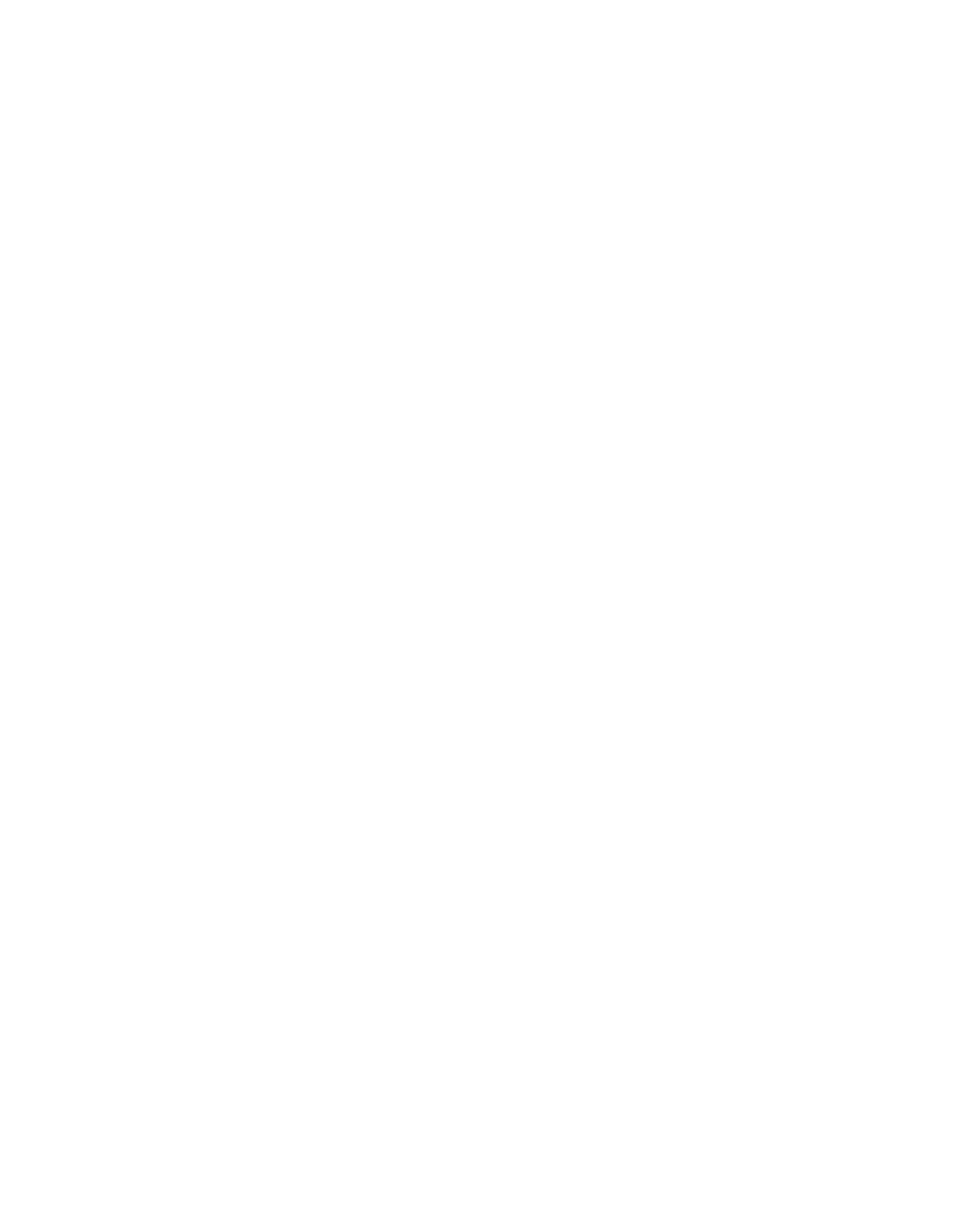*Bill 5* 

# **BILL 5**

2008

# **APPROPRIATION (SUPPLEMENTARY SUPPLY) ACT, 2008**

*(Assented to , 2008)* 

#### MOST GRACIOUS SOVEREIGN:

#### **Preamble**

WHEREAS it appears by a Message from His Honour Norman L. Kwong, Lieutenant Governor of the Province of Alberta, and the Supplementary Supply Estimates accompanying the Message, that the sums hereinafter mentioned are required to defray certain charges and expenses of the Public Service of Alberta not otherwise provided for during the fiscal year ending March 31, 2008 and for other purposes relating thereto:

MAY IT THEREFORE PLEASE YOUR MAJESTY that it be enacted and be it enacted by the Queen's Most Excellent Majesty, by and with the advice and consent of the Legislative Assembly of Alberta, as follows:

#### **Expense and equipment/inventory purchases**

**1** From the General Revenue Fund, there may be paid and applied a sum of \$353 960 000 towards defraying the further charges and expenses of the Public Service classed as expense and equipment/inventory purchases for the fiscal year ending March 31, 2008, not otherwise provided for, as shown in Schedule A and which was provided by the special warrant referred to in Schedule B, as reduced by section 3.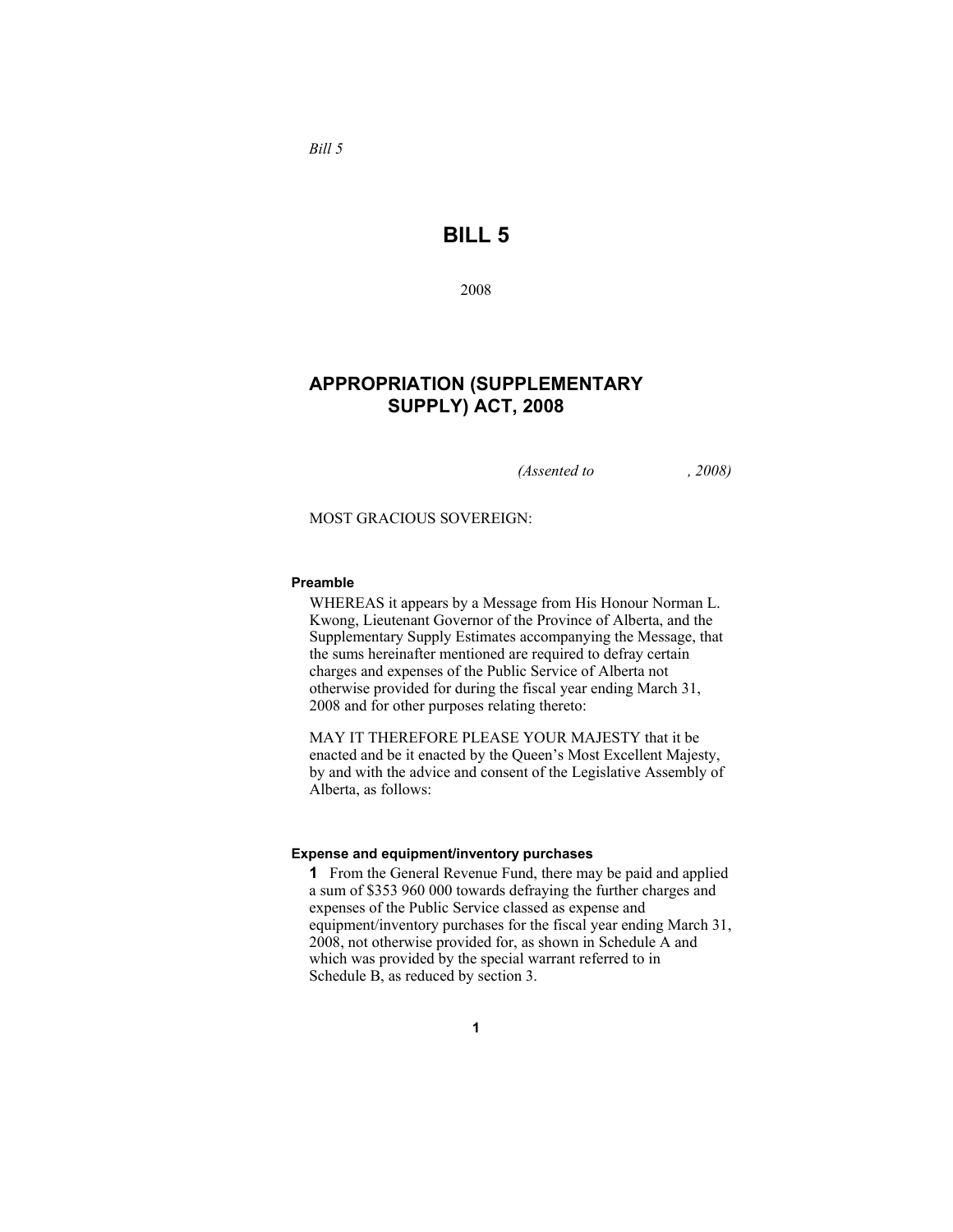## **Capital Investment**

**2** From the General Revenue Fund, there may be paid and applied a sum of \$95 000 000 towards defraying the further charges and expenses of the Public Service classed as capital investment for the fiscal year ending March 31, 2008, not otherwise provided for, as shown in Schedule A and which was provided by the special warrant referred to in Schedule B.

## **Reduction of Special Warrant**

**3** The amount of Special Warrant 01/2008 authorized by Order in Council 92/2008 is reduced for Finance and Enterprise by \$185 000 000.

## **Accountability**

**4** The due application of all money expended under this Act shall be accounted for.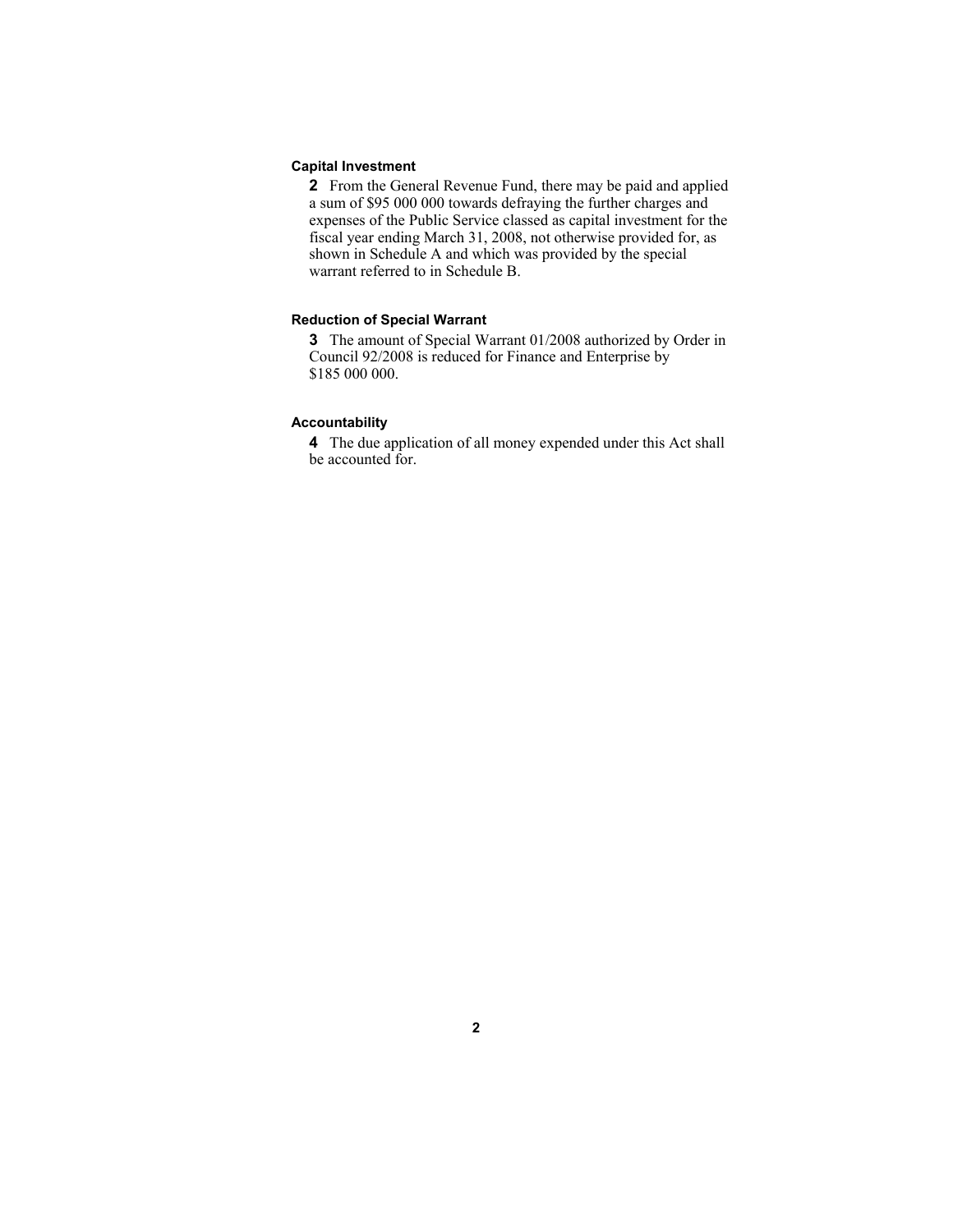## **Schedule A**

Votes

## **GOVERNMENT**

| <b>ABORIGINAL RELATIONS</b><br>Expense and                          |                   |
|---------------------------------------------------------------------|-------------------|
| <b>Equipment/Inventory Purchases</b>                                | \$<br>16 000 000  |
| <b>EDUCATION</b>                                                    |                   |
| Expense and<br><b>Equipment/Inventory Purchases</b>                 | \$<br>52 000 000  |
| <b>EMPLOYMENT AND IMMIGRATION</b>                                   |                   |
| Expense and<br><b>Equipment/Inventory Purchases</b>                 | \$<br>14 887 000  |
| <b>ENERGY</b>                                                       |                   |
| Expense and<br><b>Equipment/Inventory Purchases</b>                 | \$<br>14 500 000  |
| <b>ENVIRONMENT</b>                                                  |                   |
| Expense and<br><b>Equipment/Inventory Purchases</b>                 | \$<br>103 700 000 |
| FINANCE AND ENTERPRISE                                              |                   |
| Expense and<br><b>Equipment/Inventory Purchases</b>                 | \$<br>105 073 000 |
| <b>HOUSING AND URBAN AFFAIRS</b>                                    |                   |
| Expense and<br><b>Equipment/Inventory Purchases</b>                 | \$<br>47 800 000  |
| <b>TRANSPORTATION</b>                                               |                   |
| Capital Investment                                                  | \$<br>95 000 000  |
| Amount of Expense and                                               |                   |
| <b>Equipment/Inventory Purchases</b><br>to be voted under section 1 | \$<br>353 960 000 |
| Amount of Capital Investment to be                                  |                   |
| voted under section 2                                               | \$<br>95 000 000  |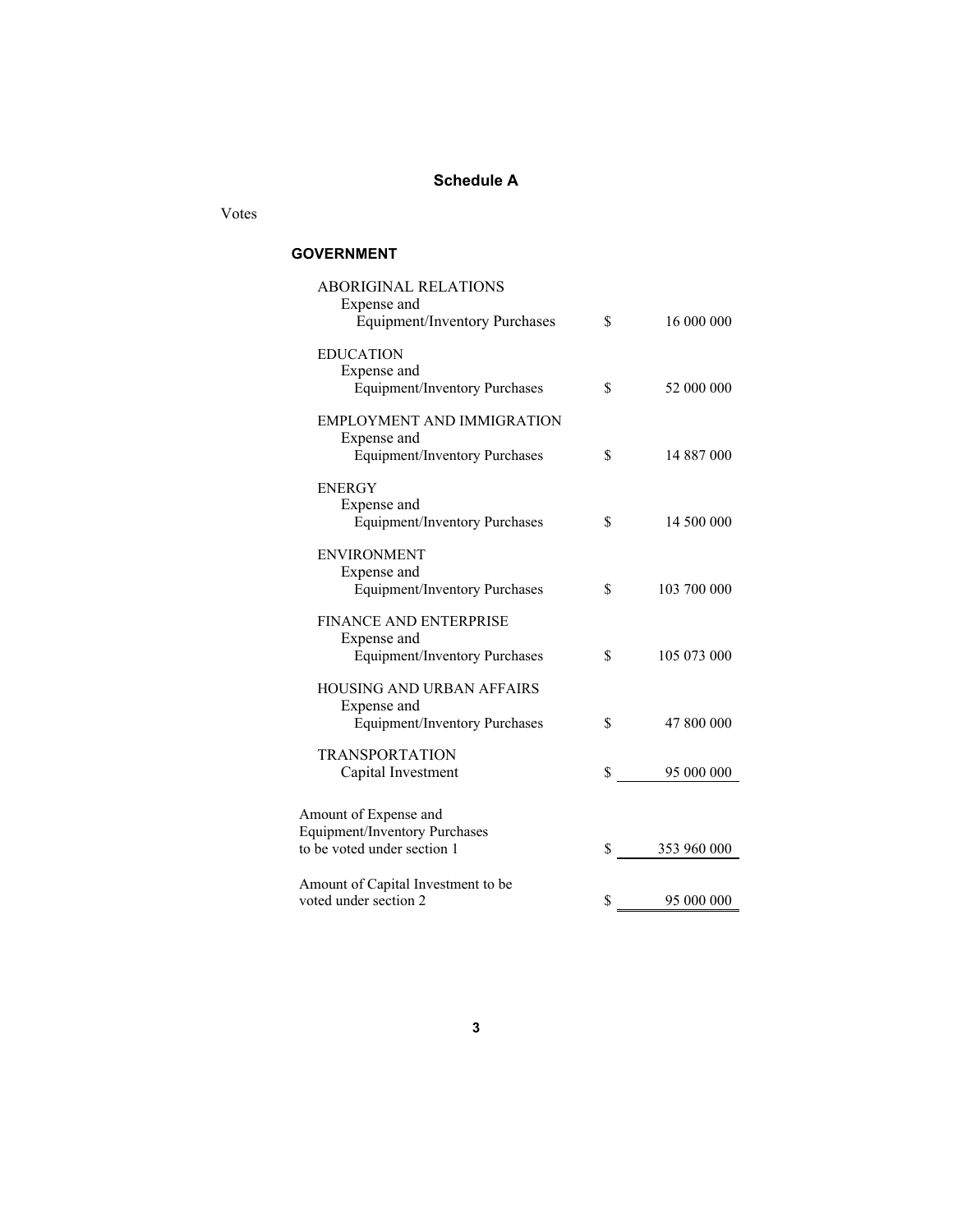## **Schedule B**

# **Supplementary Supply Special Warrant:**

Special Warrant 01/2008 authorized by Order in Council numbered O.C. 92/2008

| Amount of Expense and<br>Equipment/Inventory Purchases | 538 960 000 |  |
|--------------------------------------------------------|-------------|--|
| Amount of Capital Investment                           | 95 000 000  |  |